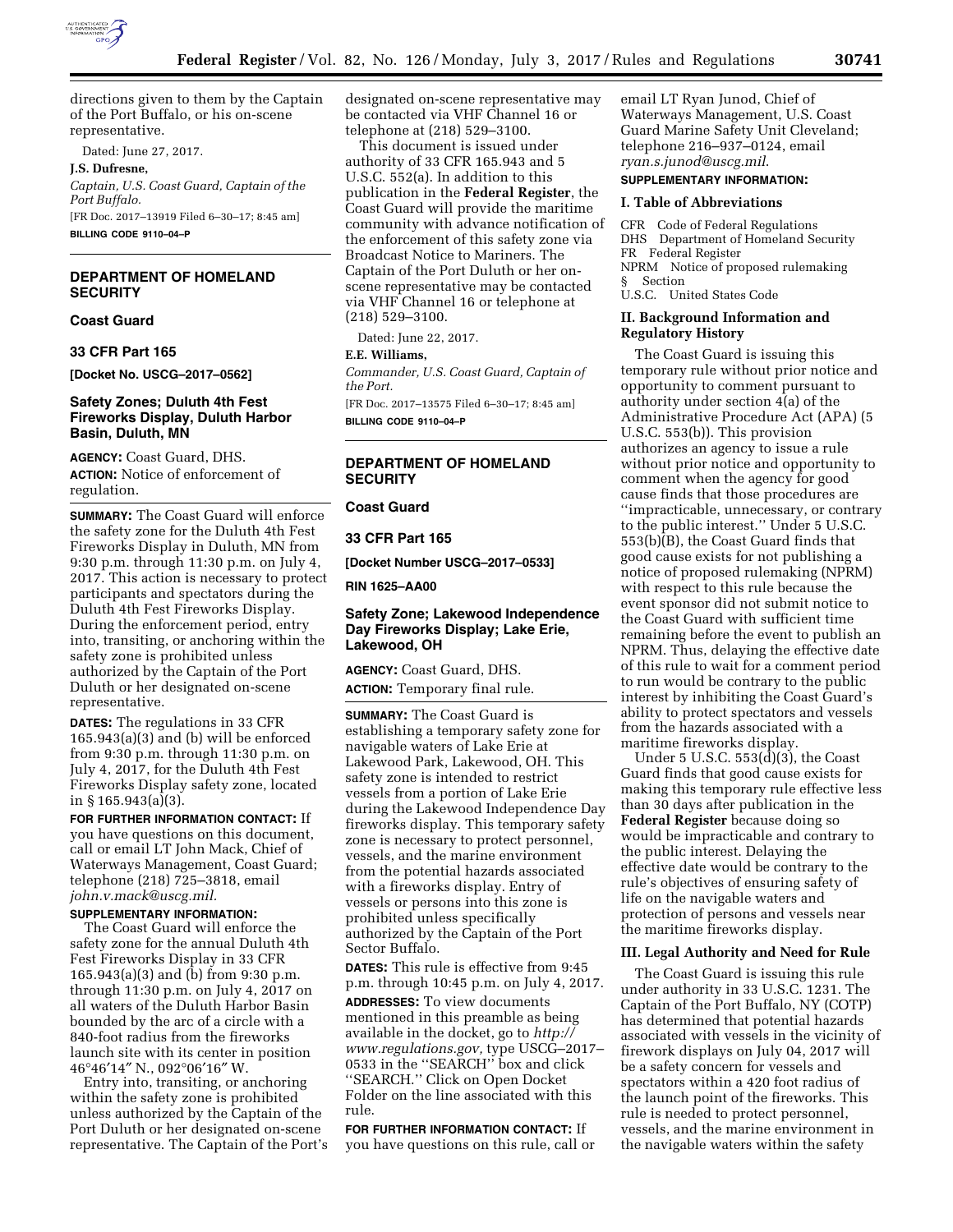zone while the fireworks display is happening.

## **IV. Discussion of the Rule**

This rule establishes a safety zone from 9:45 p.m. through 10:45 p.m. on July 4, 2017. The safety zone will cover all navigable waters within 420 feet of the launch point of the fireworks display. No vessel or person will be permitted to enter the safety zone without obtaining permission from the COTP or a designated representative. Entry into, transiting, or anchoring within the safety zone is prohibited unless authorized by the Captain of the Port Buffalo or his designated on-scene representative. The Captain of the Port or his designated on-scene representative may be contacted via VHF Channel 16.

#### **V. Regulatory Analyses**

We developed this rule after considering numerous statutes and Executive orders related to rulemaking. Below we summarize our analyses based on a number of these statutes and Executive orders, and we discuss First Amendment rights of protestors.

#### *A. Regulatory Planning and Review*

Executive Orders 12866 and 13563 direct agencies to assess the costs and benefits of available regulatory alternatives and, if regulation is necessary, to select regulatory approaches that maximize net benefits. Executive Order 13563 emphasizes the importance of quantifying both costs and benefits, of reducing costs, of harmonizing rules, and of promoting flexibility.

Executive Order 13771 (''Reducing Regulation and Controlling Regulatory Costs''), directs agencies to reduce regulation and control regulatory costs and provides that ''for every one new regulation issued, at least two prior regulations be identified for elimination, and that the cost of planned regulations be prudently managed and controlled through a budgeting process.''

This rule has not been designated a ''significant regulatory action,'' under Executive Order 12866. Accordingly, it has not been reviewed by the Office of Management and Budget.

As this rule is not a significant regulatory action, this rule is exempt from the requirements of Executive Order 13771. See OMB's Memorandum titled ''Interim Guidance Implementing Section 2 of the Executive Order of January 30, 2017 titled 'Reducing Regulation and Controlling Regulatory Costs' '' (February 2, 2017).

We conclude that this rule is not a significant regulatory action because we anticipate that it will have minimal impact on the economy, will not interfere with other agencies, will not adversely alter the budget of any grant or loan recipients, and will not raise any novel legal or policy issues. The safety zone created by this rule will be relatively small and enforced for a relatively short time. Also, the safety zone is designed to minimize its impact on navigable waters. Furthermore, the safety zone has been designed to allow vessels to transit around it. Thus, restrictions on vessel movement within that particular area are expected to be minimal. Under certain conditions, moreover, vessels may still transit through the safety zone when permitted by the Captain of the Port.

## *B. Impact on Small Entities*

The Regulatory Flexibility Act of 1980, 5 U.S.C. 601–612, as amended, requires Federal agencies to consider the potential impact of regulations on small entities during rulemaking. The term ''small entities'' comprises small businesses, not-for-profit organizations that are independently owned and operated and are not dominant in their fields, and governmental jurisdictions with populations of less than 50,000. The Coast Guard certifies under 5 U.S.C. 605(b) that this rule will not have a significant economic impact on a substantial number of small entities.

While some owners or operators of vessels intending to transit the safety zone may be small entities, for the reasons stated in section V.A above, this rule will not have a significant economic impact on any vessel owner or operator.

Under section 213(a) of the Small Business Regulatory Enforcement Fairness Act of 1996 (Pub. L. 104–121), we want to assist small entities in understanding this rule. If the rule would affect your small business, organization, or governmental jurisdiction and you have questions concerning its provisions or options for compliance, please contact the person listed in the **FOR FURTHER INFORMATION CONTACT** section.

Small businesses may send comments on the actions of Federal employees who enforce, or otherwise determine compliance with, Federal regulations to the Small Business and Agriculture Regulatory Enforcement Ombudsman and the Regional Small Business Regulatory Fairness Boards. The Ombudsman evaluates these actions annually and rates each agency's responsiveness to small business. If you wish to comment on actions by employees of the Coast Guard, call 1– 888–REG–FAIR (1–888–734–3247). The

Coast Guard will not retaliate against small entities that question or complain about this rule or any policy or action of the Coast Guard.

#### *C. Collection of Information*

This rule will not call for a new collection of information under the Paperwork Reduction Act of 1995 (44 U.S.C. 3501–3520).

#### *D. Federalism and Indian Tribal Governments*

A rule has implications for federalism under Executive Order 13132, Federalism, if it has a substantial direct effect on the States, on the relationship between the national government and the States, or on the distribution of power and responsibilities among the various levels of government. We have analyzed this rule under that Order and have determined that it is consistent with the fundamental federalism principles and preemption requirements described in Executive Order 13132.

Also, this rule does not have tribal implications under Executive Order 13175, Consultation and Coordination with Indian Tribal Governments, because it does not have a substantial direct effect on one or more Indian tribes, on the relationship between the Federal Government and Indian tribes, or on the distribution of power and responsibilities between the Federal Government and Indian tribes. If you believe this rule has implications for federalism or Indian tribes, please contact the person listed in the **FOR FURTHER INFORMATION CONTACT** section above.

#### *E. Unfunded Mandates Reform Act*

The Unfunded Mandates Reform Act of 1995 (2 U.S.C. 1531–1538) requires Federal agencies to assess the effects of their discretionary regulatory actions. In particular, the Act addresses actions that may result in the expenditure by a State, local, or tribal government, in the aggregate, or by the private sector of \$100,000,000 (adjusted for inflation) or more in any one year. Though this rule will not result in such an expenditure, we do discuss the effects of this rule elsewhere in this preamble.

#### *F. Environment*

We have analyzed this rule under Department of Homeland Security Management Directive 023–01 and Commandant Instruction M16475.lD, which guide the Coast Guard in complying with the National Environmental Policy Act of 1969 (42 U.S.C. 4321–4370f), and have determined that this action is one of a category of actions that do not